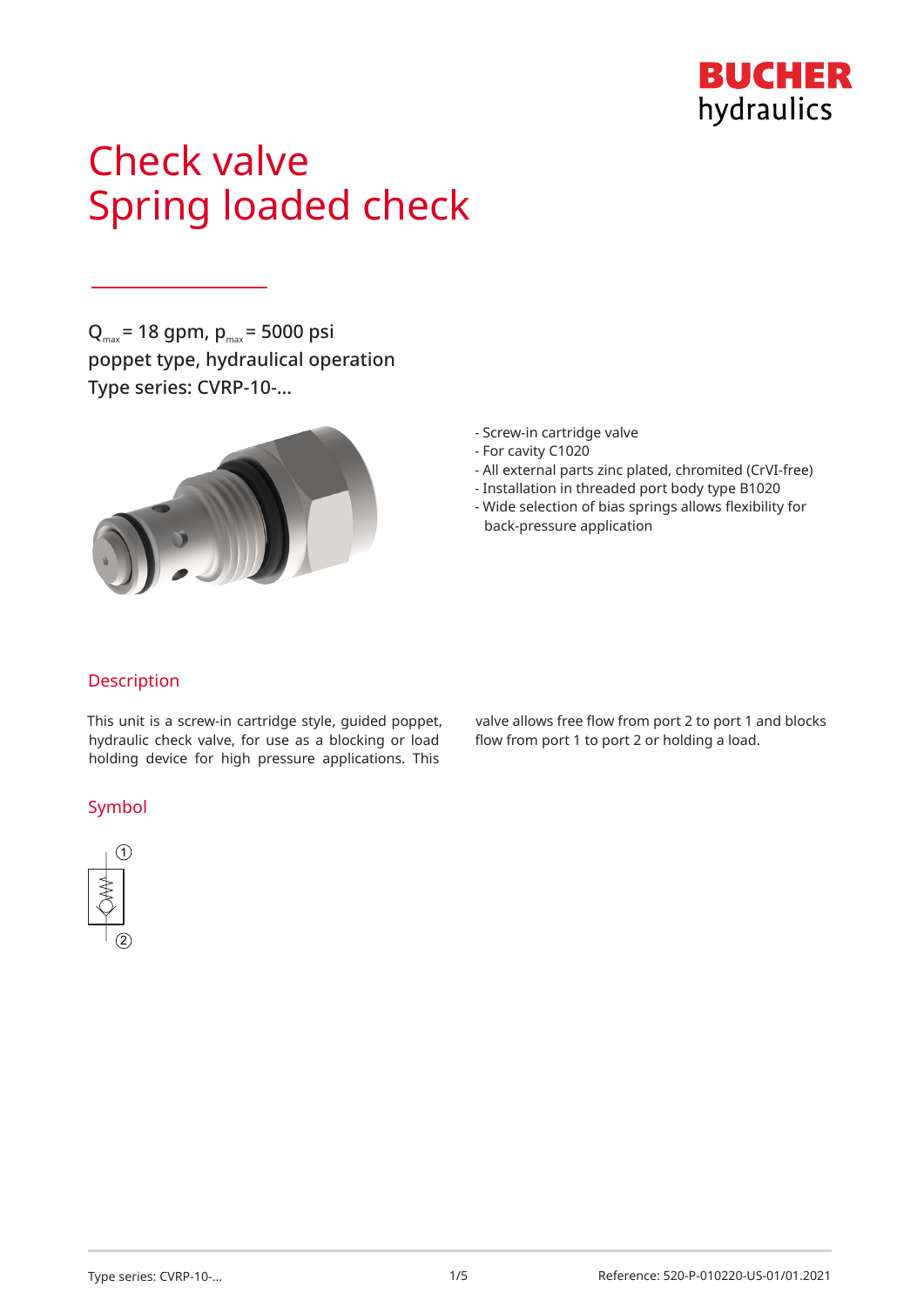

## Technical data

| <b>General Characteristics</b> | Description, value, unit                              |
|--------------------------------|-------------------------------------------------------|
| Function group                 | Check valve                                           |
| Function                       | Spring loaded check                                   |
| Design                         | Screw-in cartridge valve                              |
| Controls                       | hydraulical operation                                 |
| Characteristic                 | poppet type                                           |
| Construction size              | SAE 10 / nominal size 8                               |
| Thread size                    | 7/8-14 UNF-2A                                         |
| Mounting attitude              | unrestricted                                          |
| Weight                         | $0.25$ lb                                             |
| Cavity acc. factory standard   | For cavity C1020                                      |
| Tightening torque steel        | 57.5 $ft·lb$                                          |
| Tightening torque aluminium    | $37.5$ ft $\cdot$ lb                                  |
| Tightening torque tolerance    | ± 5%                                                  |
| Minimum ambient temperature    | $-22 °F$                                              |
| Maximum ambient temperature    | $+248 °F$                                             |
| Surface protection             | All external parts zinc plated, chromited (CrVI-free) |
| Available seal types           | several seal types available, see ordering code       |
| Seal kit order number          | NBR: SKN-1021 / FKM: SKV-1021                         |

| <b>Hydraulic Characteristics</b>                                              | <b>Description, value, unit</b>                                                     |
|-------------------------------------------------------------------------------|-------------------------------------------------------------------------------------|
| Maximum operating pressure                                                    | 5000 psi                                                                            |
| Maximum flow rate                                                             | $18$ qpm                                                                            |
| Flow direction                                                                | see symbol                                                                          |
| Hydraulic fluid                                                               | All general purpose hydraulic fluids such as MIL-H-5606, SAE-<br>#10, SAE-#20, etc. |
| Minimum fluid temperature                                                     | $-13 °F$                                                                            |
| Maximum fluid temperature                                                     | $+176$ °F                                                                           |
| Viscosity range                                                               | 10  500 mm <sup>2</sup> /s (cSt)                                                    |
| Recommended viscosity range                                                   | 15  250 mm <sup>2</sup> /s (cSt)                                                    |
| Minimum fluid cleanliness (cleanlineless class according to ISO<br>4406:1999) | class 18/16/13                                                                      |
| Internal leakage flow rate                                                    | 5 drops/min maximum at 5000 psi                                                     |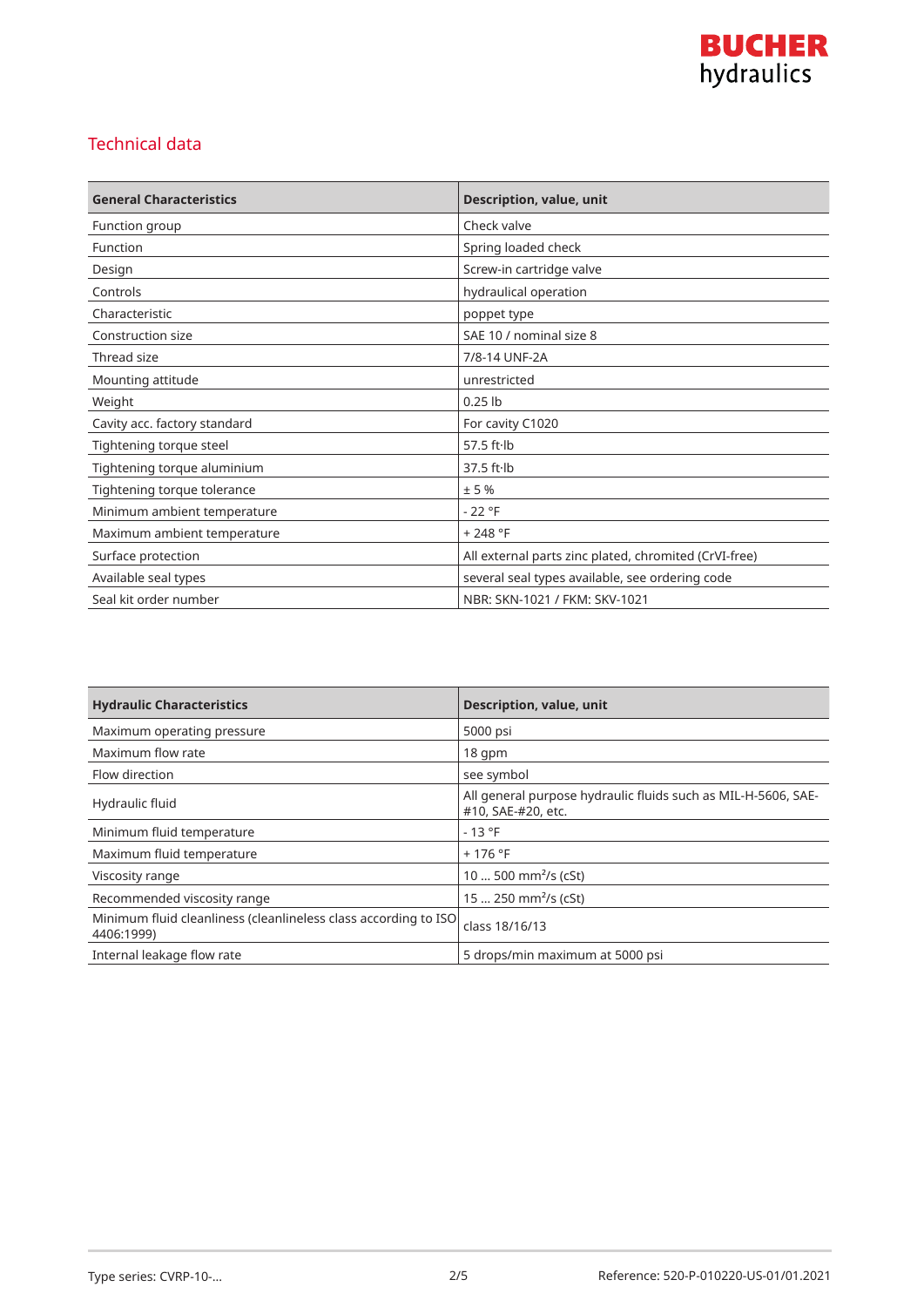

# Performance graphs

measured with oil viscosity 28.5 mm²/s (cSt)



 $Δp = f (Q)$  Pressure drop-flow rate characteristic  $Δp [psi (bar)]$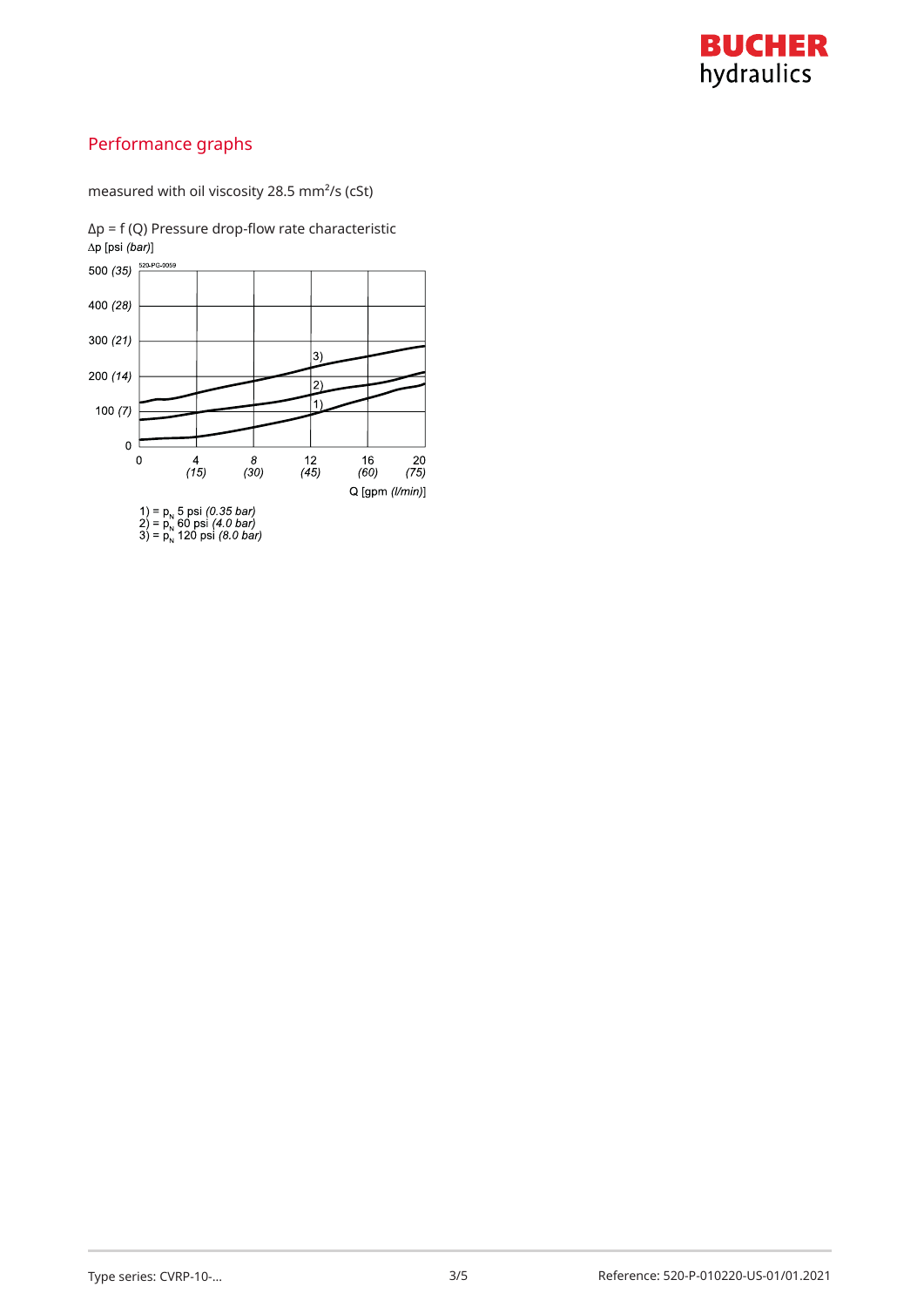

## Dimensions and sectional view

**Beispiel für die Masseinheit: Example for the dimensional units:**  $.031 = 0.031"$  inch I  $(0.79) = 0.79$  mm millimeter



## Installation information



## **ATTENTION!**

Only qualified personnel with mechanical skills may carry out any maintenance work. Generally, the only work that should ever be undertaken is to check, and possibly replace, the seals. When changing seals, oil or grease the new seals thoroughly before fitting them.



#### **NOTE!**

The seals are not available individually. The seal kit order number can be found in the chapter "Technical data".



#### **NOTE!**

1) When fitting the screw-in cartridge valve, use the specified tightening torque. The value can be found in the chapter "Technical data".